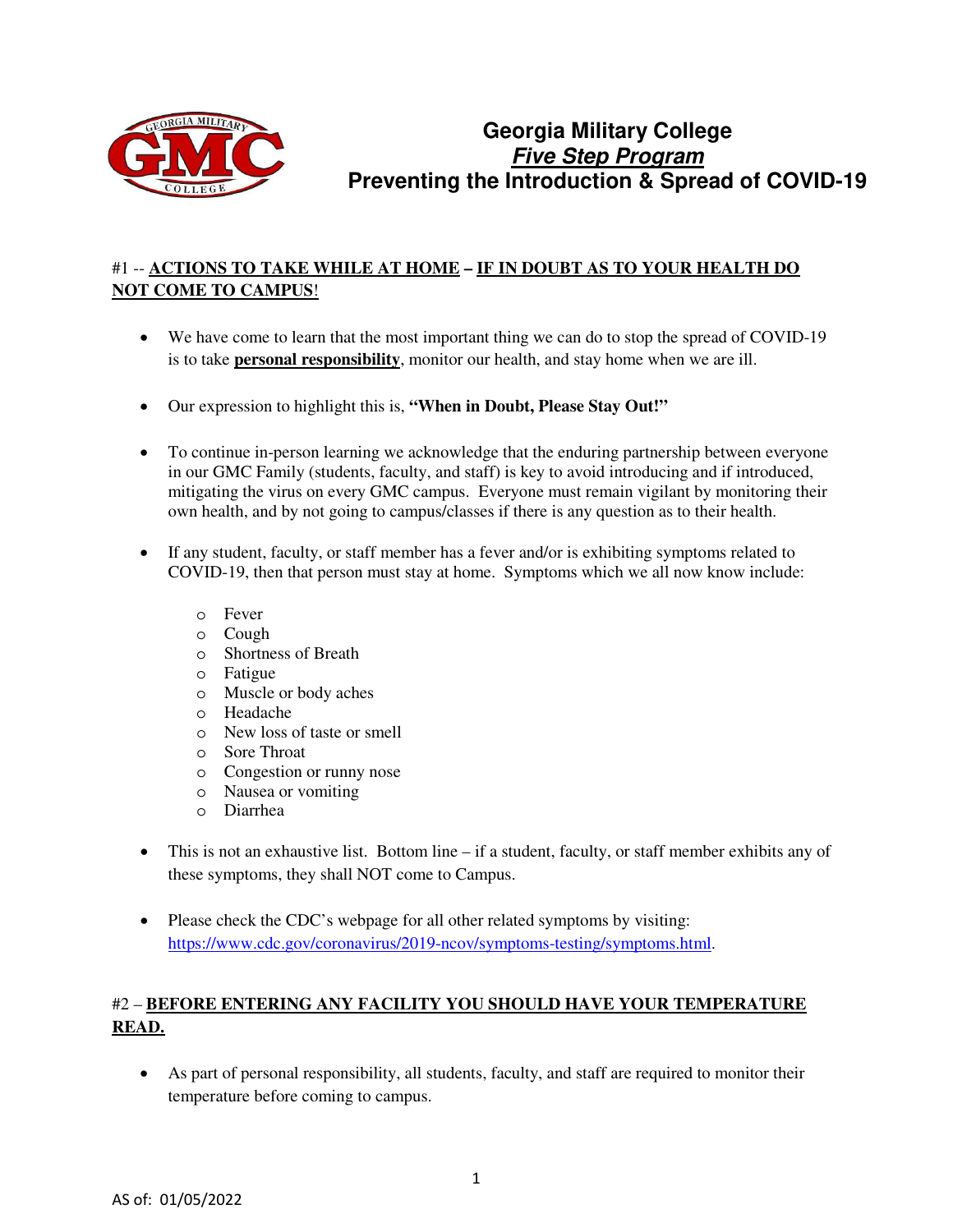- Moreover, if there is any question at all, before entering any facility individuals are encouraged to check their temperature using an industrial temperature reading system or hand-held device.
- Any student who registers a temperature of 100 degrees or more please follow our policy of "When in Doubt, Please Stay Out."
- Any faculty or staff member who registers a temperature of 100.4 should also follow the policy of "When in Doubt, Please Stay Out."
- Any student who remains at home out of caution or is sent home will work with their professors and within GMC's attendance policy to ensure their success.

#### #3 – **AIR PURIFICATION AND SURFACE SANITATION**.

- While on campus all classrooms and student areas (every facility) is equipped with ionizer systems which will continually clean indoor air. Ionizer systems have demonstrated in a study to reduce COVID-19 by 99.4% within 30 minutes.
- This is key to the GMC preventative program if the virus is introduced on campus, the virus is immediately eradicated.
- GMC works within the CDC guidelines on enhanced cleaning and use of approved chemicals to fight the spread of COVID-19.
- High traffic areas and 'touch points' are continually sanitized with daily cleaning of all occupied areas.
- Classrooms and student areas are disinfected daily, and more often if needed. There is also a method known as 'fogging' that additionally is used when appropriate.
- All classrooms and student areas are equipped with hand sanitizers and we expect them to be used upon entry.
- All sinks in restrooms, locker rooms, classrooms, and labs are equipped with soap dispensers for required hand washing and are refilled daily.
- Sanitation/UV wands are available for faculty and staff and are encouraged to be used.

#### #4 – **FOR THOSE WHO WANT TO WEAR THEM, FACE COVERINGS ARE ENCOURAGED.**

- It is recommended that anyone entering a GMC facility should carry a mask with them.
- Anyone entering a GMC facility is welcomed to wear face covering if they desire to do so, it is an individual choice. There should not be any expectation that others will also wear a face covering.